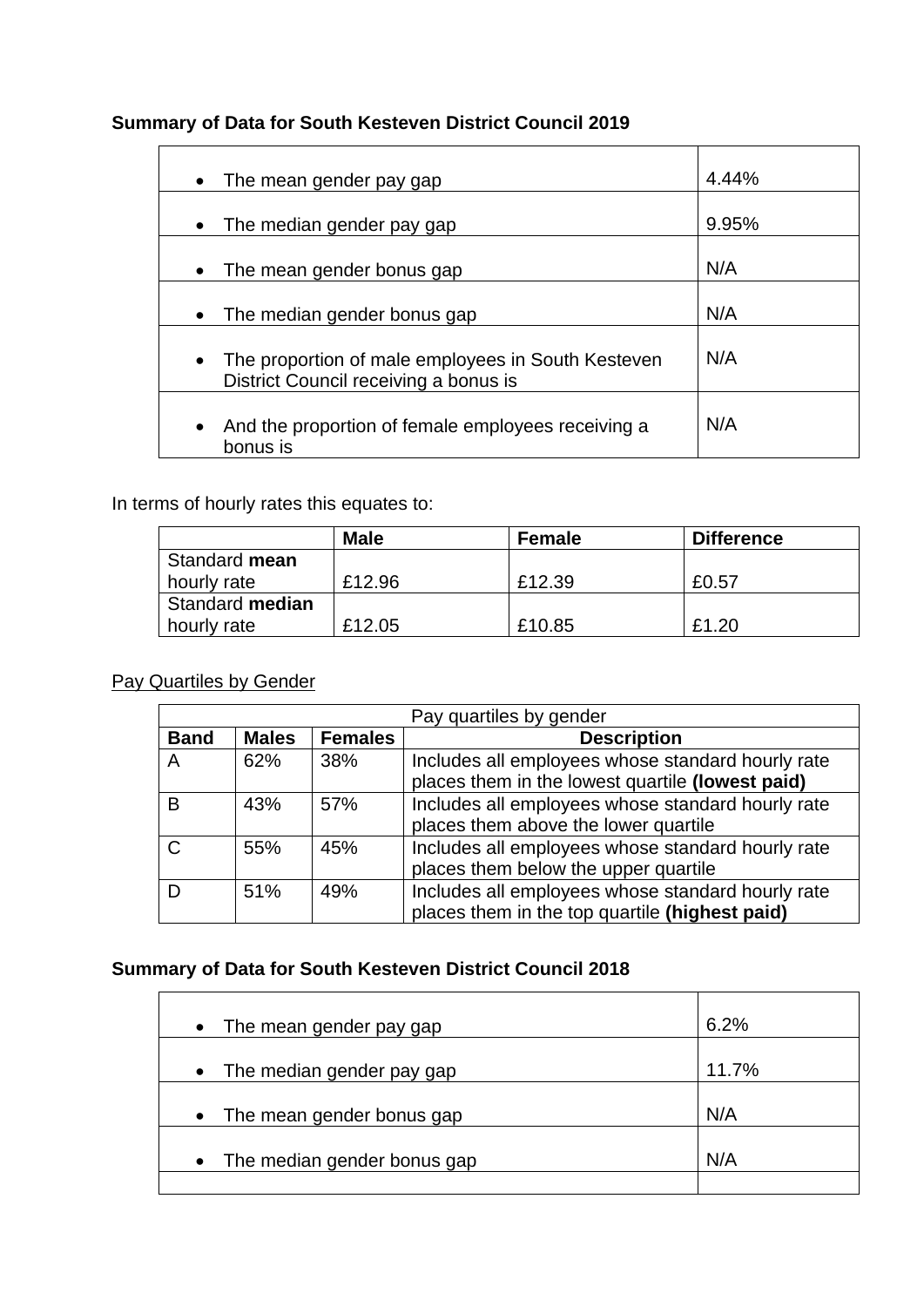| • The proportion of male employees in South Kesteven<br>District Council receiving a bonus is | N/A |
|-----------------------------------------------------------------------------------------------|-----|
| And the proportion of female employees receiving a<br>bonus is                                | N/A |

In terms of hourly rates this equates to:

|                 | <b>Male</b> | Female | <b>Difference</b> |
|-----------------|-------------|--------|-------------------|
| Standard mean   |             |        |                   |
| hourly rate     | £12.41      | £11.64 | £0.77             |
| Standard median |             |        |                   |
| hourly rate     | £10.64      | £9.39  | £1.25             |

#### Pay Quartiles by Gender

| Pay quartiles by gender |              |                |                                                   |  |
|-------------------------|--------------|----------------|---------------------------------------------------|--|
| <b>Band</b>             | <b>Males</b> | <b>Females</b> | <b>Description</b>                                |  |
| A                       | 31%          | 69%            | Includes all employees whose standard hourly rate |  |
|                         |              |                | places them in the lowest quartile (lowest paid)  |  |
| B                       | 57%          | 43%            | Includes all employees whose standard hourly rate |  |
|                         |              |                | places them above the lower quartile              |  |
| C                       | 68%          | 32%            | Includes all employees whose standard hourly rate |  |
|                         |              |                | places them below the upper quartile              |  |
|                         | 54%          | 46%            | Includes all employees whose standard hourly rate |  |
|                         |              |                | places them in the top quartile (highest paid)    |  |

## **Summary of Data for South Kesteven District Council 2017**

| The mean gender pay gap                                                                                  | 3.7% |
|----------------------------------------------------------------------------------------------------------|------|
| The median gender pay gap                                                                                | 20%  |
| The mean gender bonus gap                                                                                | N/A  |
| The median gender bonus gap                                                                              | N/A  |
| The proportion of male employees in South Kesteven<br>$\bullet$<br>District Council receiving a bonus is | N/A  |
| And the proportion of female employees receiving a<br>$\bullet$<br>bonus is                              | N/A  |

In terms of hourly rates this equates to:

|               | <b>Male</b> | <b>Female</b> | <b>Difference</b> |
|---------------|-------------|---------------|-------------------|
| Standard mean |             |               |                   |
| I hourly rate | £12 11      | £11.66        | £0.45             |